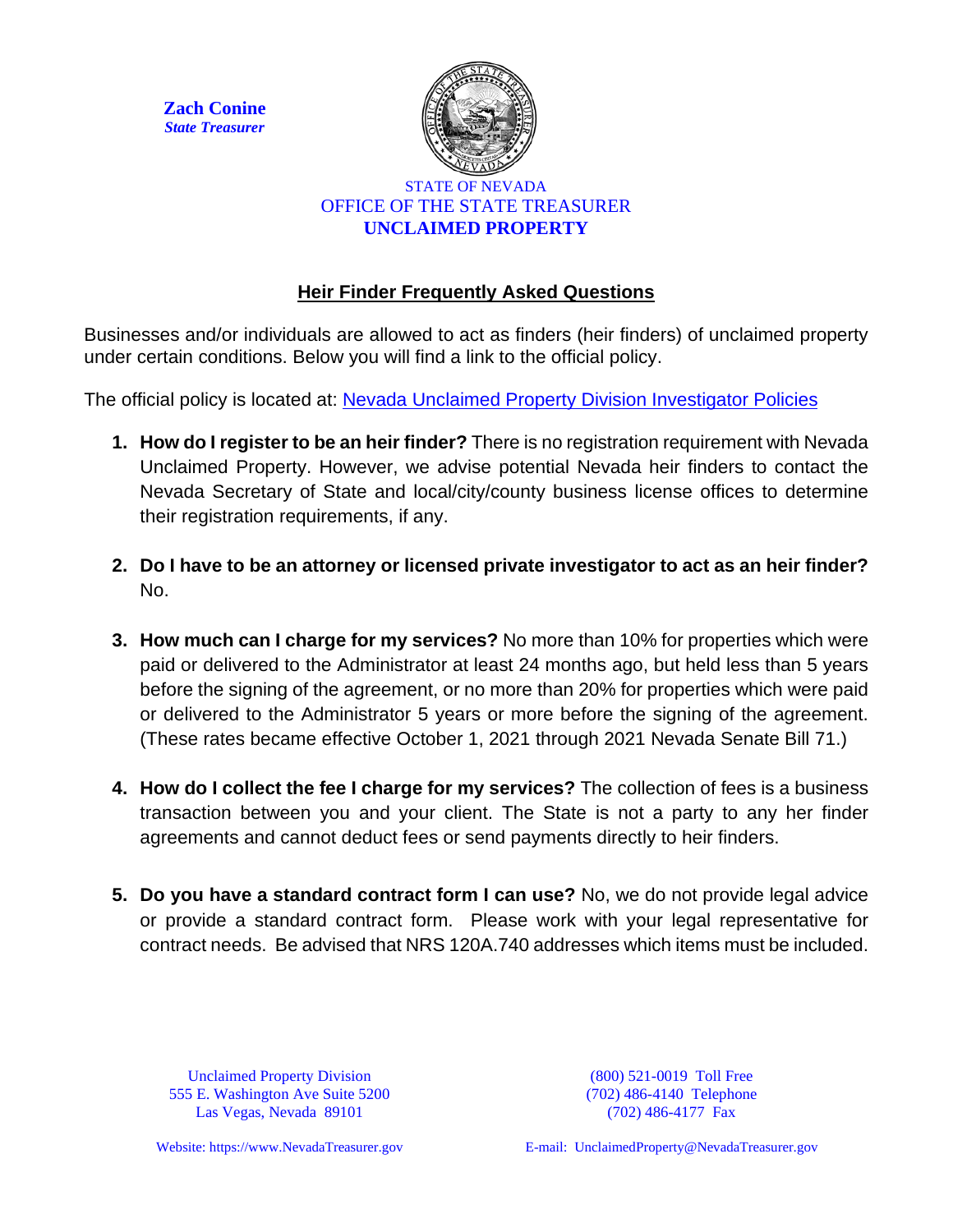- **6. How do I find out what properties are available?** Refer to the link for the official policy (top of page). NOTE: When requesting a disc, please provide a valid government issued photo ID, a current mailing address and valid email address.
- **7. What do I do if I see a property on the list, but cannot find it on the website?** It is likely a claim has already been initiated and/or a claim has been paid on the property. If you have a signed agreement with the property owner/heir, you may email us, provide a copy of the agreement, and we may be able to provide you with more information on the status of the property/claim.
- **8. How do I create a claim?** Create a claim **only** if you have a signed agreement from the owner or heir. Go to our website to search for property and create a claim. <https://claims.nevadaunclaimedproperty.gov/Property/SearchIndex>
- **9. Can you send me a blank claim form?** No. Blank claim forms are not available. All claim forms are generated from our website/database.
- **10.Is there a limitation on the properties I can "find" for an owner?** There is no dollar amount limit, however, you may not contract for, or receive compensation for, properties that have been held by the state for less than 24 months, pursuant to NRS 120A.740.
- **11.What documentation do I need to provide with the claim?** Provide the claim form generated by our online system (signed by the owner), a copy of the agreement, a copy of the owner's identification (as specified on the claim form instructions), the owner's Social Security Number or proof thereof, and any proof of ownership of the unclaimed property that may be available. If further information or documentation is needed, our claims processors will send a detailed letter. Additionally, include the property owner's current mailing address (if different from identification)

Note: Claims for the **legal heirs of deceased owners** will be required to provide additional documentation. Refer to the Deceased Owners Fact Sheet: [http://www.nevadatreasurer.gov/uploadedFiles/treasurer.nv.gov/content/Unclaimed\\_Pro](http://www.nevadatreasurer.gov/uploadedFiles/treasurer.nv.gov/content/Unclaimed_Property/Forms/Claimant/UP-23_Fact_Sheet_Deceased_Owner_Claims.pdf) [perty/Forms/Claimant/UP-23\\_Fact\\_Sheet\\_Deceased\\_Owner\\_Claims.pdf](http://www.nevadatreasurer.gov/uploadedFiles/treasurer.nv.gov/content/Unclaimed_Property/Forms/Claimant/UP-23_Fact_Sheet_Deceased_Owner_Claims.pdf) Claims for **businesses** will be required to provide additional documentation. Refer to the Business Claims Fact Sheet: